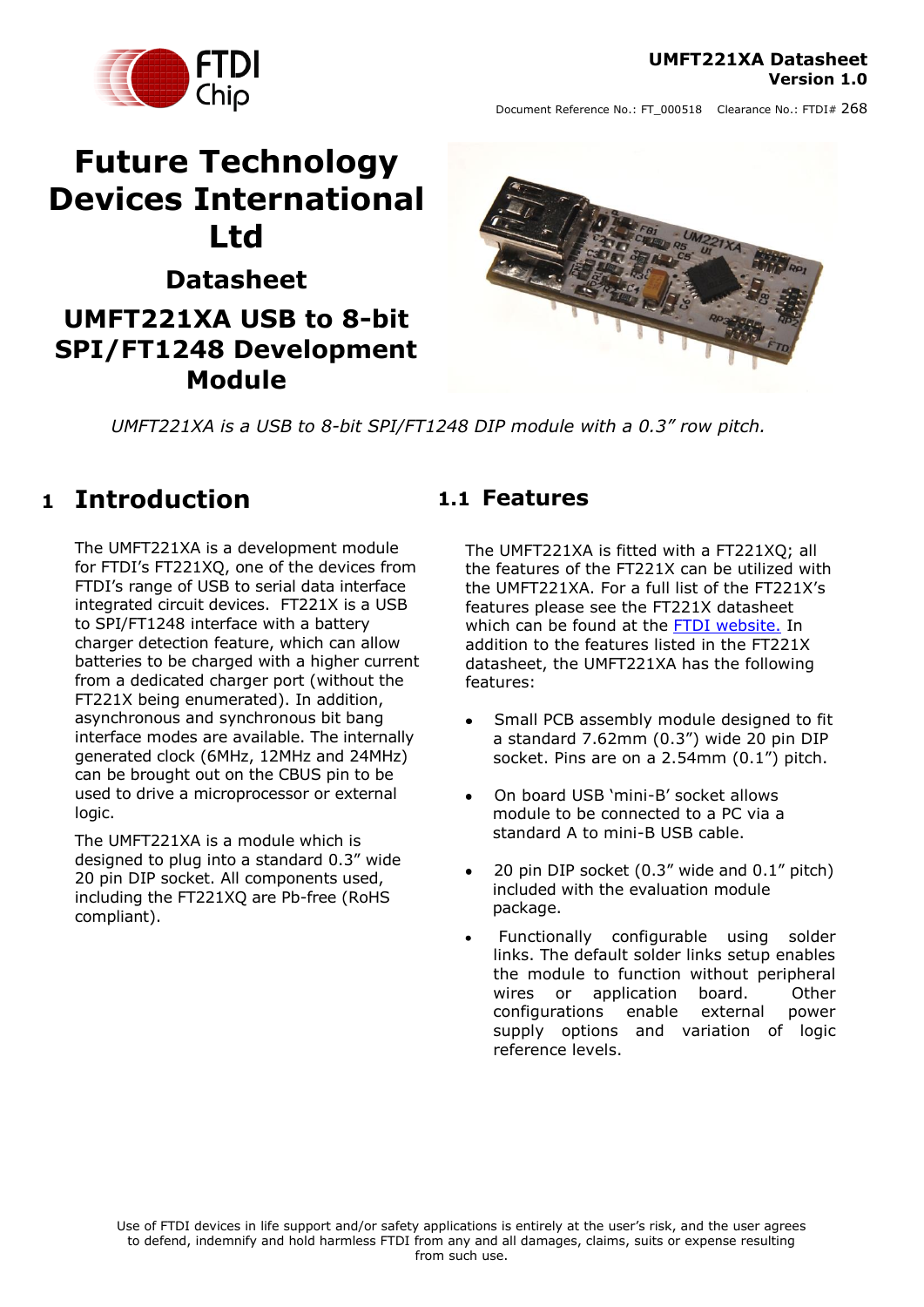

### **Table of Contents**

| 1            |                                                        |  |
|--------------|--------------------------------------------------------|--|
| 1.1          |                                                        |  |
| $\mathbf{2}$ |                                                        |  |
| 3            |                                                        |  |
| 4            |                                                        |  |
| 4.1          |                                                        |  |
| 4.2          |                                                        |  |
| 4.3          |                                                        |  |
| 5            |                                                        |  |
| 5.1          |                                                        |  |
| 5.2          |                                                        |  |
| 5.3          |                                                        |  |
| 5.4          |                                                        |  |
| 5.5          | USB Bus Powered with Power Switching Configuration  10 |  |
| 5.6          |                                                        |  |
| 5.7          |                                                        |  |
| 5.8          |                                                        |  |
| 6            |                                                        |  |
| 7            |                                                        |  |
| 8            |                                                        |  |
| 9            |                                                        |  |
|              |                                                        |  |
|              |                                                        |  |

2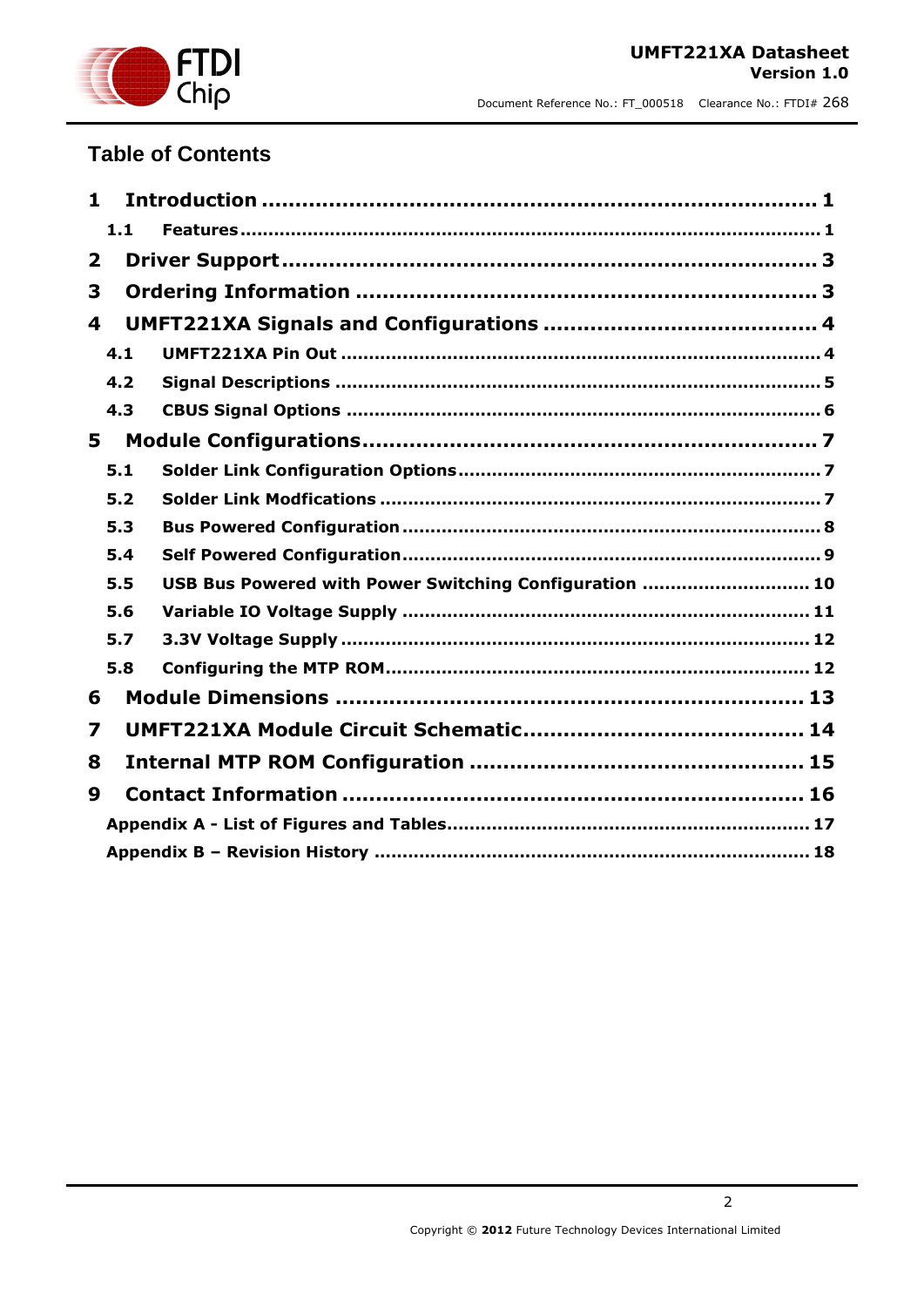

### <span id="page-2-0"></span>**2 Driver Support**

### **Royalty-Free VIRTUAL COM PORT (VCP) DRIVERS for:**

- Windows 7 32,64-bit  $\bullet$
- Windows Vista  $\bullet$
- Windows XP 32,64-bit  $\bullet$
- Windows XP Embedded  $\bullet$
- Windows CE.NET 4.2 , 5.0 and 6.0  $\bullet$
- MAC OS OS-X  $\bullet$
- Linux 3.0 and greater  $\bullet$
- Android  $\bullet$

#### **Royalty-Free D2XX Direct Drivers (USB Drivers + DLL S/W Interface):**

- Windows 7 32,64-bit  $\bullet$
- Windows Vista
- Windows XP 32,64-bit  $\bullet$
- Windows XP Embedded  $\bullet$
- Windows CE.NET 4.2, 5.0 and 6.0  $\bullet$
- MAC OS OS-X  $\bullet$
- Linux 3.0 and greater
- Android  $\ddot{\phantom{a}}$

The drivers listed above are all available to download for free from [www.ftdichip.com.](http://www.ftdichip.com/) Various 3rd Party Drivers are also available for various other operating systems - visit [www.ftdichip.com](http://www.ftdichip.com/) for details.

### <span id="page-2-1"></span>**3 Ordering Information**

| <b>Module Code</b>  | <b>Utilised IC Code</b> | <b>Description</b>                                                                |
|---------------------|-------------------------|-----------------------------------------------------------------------------------|
| UMFT201XA-01        | FT201XO                 | USB to $I^2C$ evaluation module.                                                  |
| <b>UMFT220XA-01</b> | FT220XQ                 | USB to 4-bit SPI/FT1248 evaluation module.                                        |
| UMFT221XA-01        | <u>FT221XQ</u>          | USB to 8-bit SPI/FT1248 evaluation module. Pin Length:<br>4.6mm.                  |
| UMFT221XA-02        | FT221XQ                 | USB to 8-bit SPI/FT1248 evaluation module. Pin Length:<br>3.6mm (when available). |
| UMFT230XA-01        | FT230XO                 | USB to Basic UART evaluation module.                                              |
| UMFT231XA-01        | FT231XO                 | USB to Full-Handshake UART evaluation module.                                     |
| <b>UMFT240XA-01</b> | FT240XO                 | USB to 8-bit 245 FIFO evaluation module.                                          |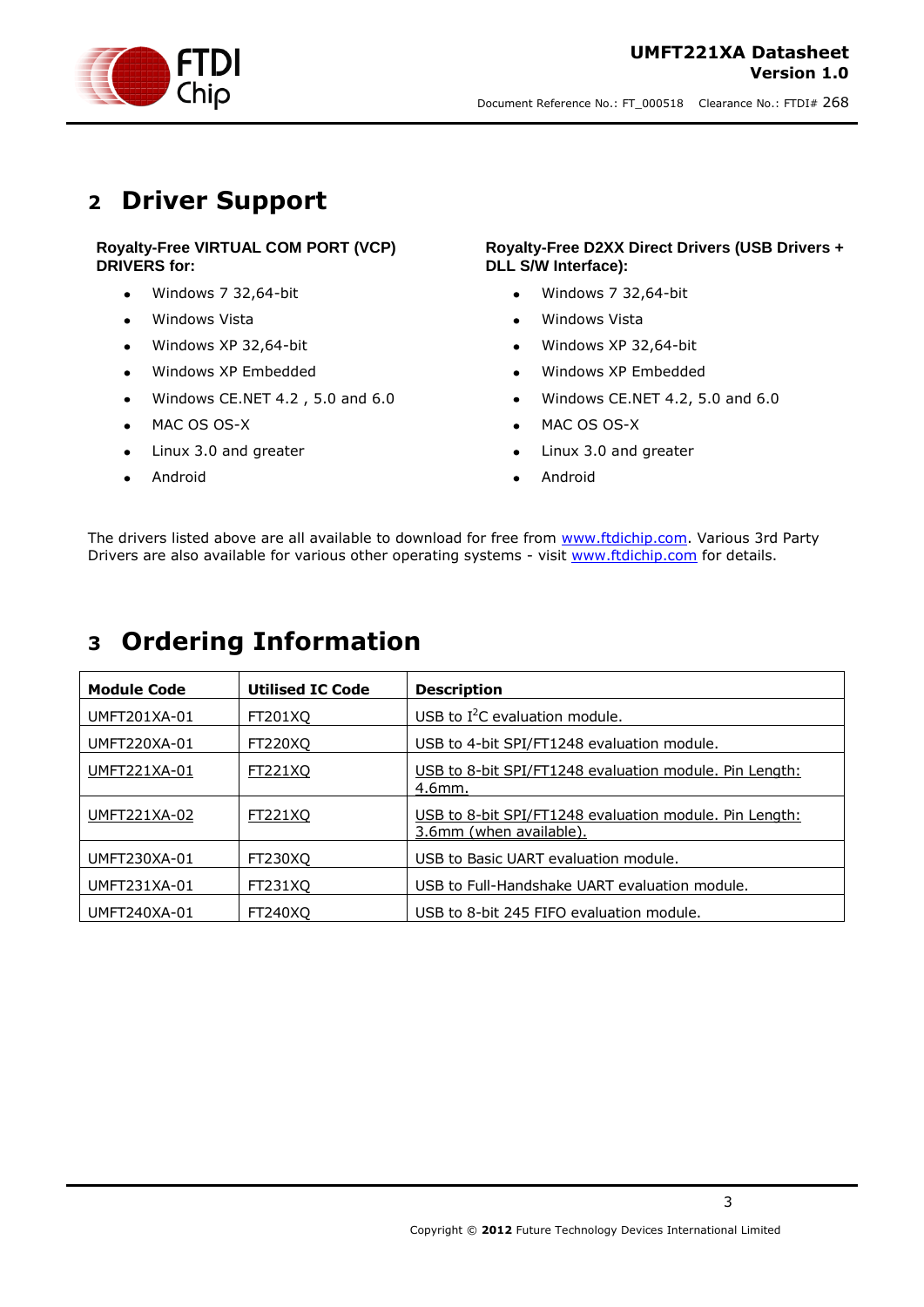

# <span id="page-3-0"></span>**4 UMFT221XA Signals and Configurations**

### <span id="page-3-1"></span>**4.1 UMFT221XA Pin Out**



<span id="page-3-2"></span>

Figure 4.1 illustrates the signals available on the DIL pins. The LHS shows the pinout when the module is viewed from the bottom. The RHS shows what signals are available (on the pins below) when viewed from the top. The pins do not go completely through the PCB.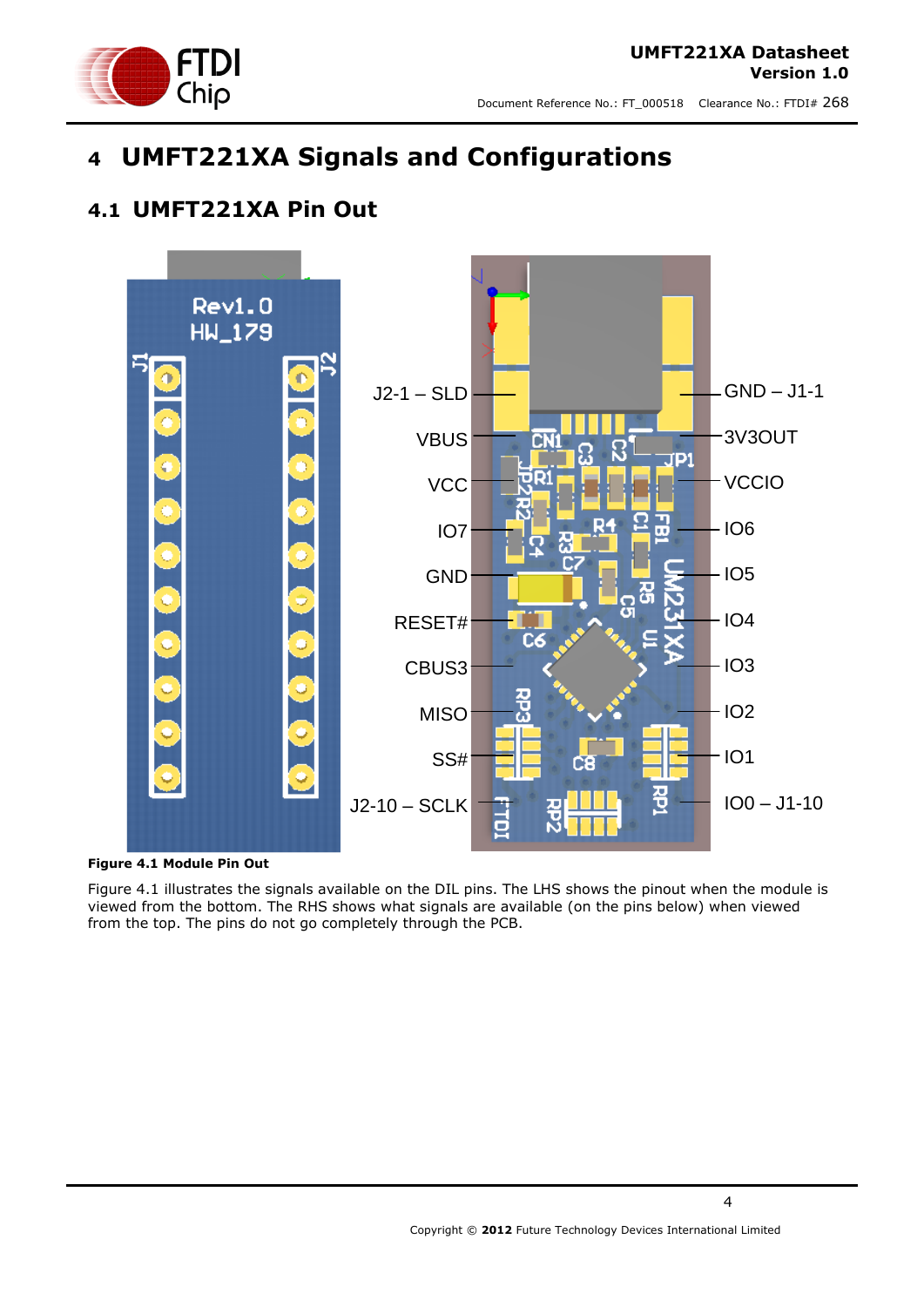

# <span id="page-4-0"></span>**4.2 Signal Descriptions**

| Pin No.           | <b>Name</b>     | Type                      | Description                                                                                                                                                                                                                                                                                                                                      |
|-------------------|-----------------|---------------------------|--------------------------------------------------------------------------------------------------------------------------------------------------------------------------------------------------------------------------------------------------------------------------------------------------------------------------------------------------|
| $J1-1,$<br>$J2-5$ | GND             | <b>PWR</b>                | Module Ground Supply Pins                                                                                                                                                                                                                                                                                                                        |
| $J1-2$            | 3V3OUT          | Power<br>Input/<br>Output | 3.3V output from integrated L.D.O. regulator. This pin is decoupled with a 100nF<br>capacitor to ground on the PCB module. The prime purpose of this pin is to provide<br>the 3.3V supply that can be used internally. For power supply configuration details<br>see section 5.                                                                  |
| $J1-3$            | <b>VCCIO</b>    | Power<br>Input            | +1.8V to +3.3V supply to the UART Interface and CBUS I/O pins. For power supply<br>configuration details see section 5.                                                                                                                                                                                                                          |
| $J1-4$            | IO <sub>6</sub> | I/O                       | FT1248 Bi-Directional data bit 6.                                                                                                                                                                                                                                                                                                                |
| $J1-5$            | IO <sub>5</sub> | I/O                       | FT1248 Bi-Directional data bit 5.                                                                                                                                                                                                                                                                                                                |
| $J1-6$            | IO4             | I/O                       | FT1248 Bi-Directional data bit 4.                                                                                                                                                                                                                                                                                                                |
| $J1-7$            | IO3             | I/O                       | FT1248 Bi-Directional data bit 3.                                                                                                                                                                                                                                                                                                                |
| $J1-8$            | IO <sub>2</sub> | I/O                       | FT1248 Bi-Directional data bit 2.                                                                                                                                                                                                                                                                                                                |
| $J1-9$            | IO1             | I/O                       | FT1248 Bi-Directional data bit 1.                                                                                                                                                                                                                                                                                                                |
| $J1 - 10$         | IO0             | I/O                       | FT1248 Bi-Directional data bit 0.                                                                                                                                                                                                                                                                                                                |
| $J2-1$            | <b>SLD</b>      | <b>GND</b>                | USB Cable Shield. Connected to GND via a 0ohm resistor.                                                                                                                                                                                                                                                                                          |
| $J2-2$            | <b>VBUS</b>     | Power<br>Output           | 5V Power output from the USB bus. For a low power USB bus powered design, up to<br>100mA can be sourced from the 5V supply and applied to the USB bus. A maximum<br>of 500mA can be sourced from the USB bus in a high power USB bus powered design.<br>Currents up to 1A can be sourced from a dedicated charger and applied to the USB<br>bus. |
| $J2-3$            | <b>VCC</b>      | Power<br>Input            | 5V power input for FT221X. For power supply configuration details see section 5.                                                                                                                                                                                                                                                                 |
| $J2-4$            | IO7             | I/O                       | FT1248 Bi-Directional data bit 7.                                                                                                                                                                                                                                                                                                                |
| $J2-6$            | RESET#          | Input                     | FT221X active low reset line. Configured with an on board pull-up and recommended<br>filter capacitor.                                                                                                                                                                                                                                           |
| $J2-7$            | CBUS3           | I/O                       | Configurable CBUS I/O Pin. Function of this pin is configured in the device internal<br>MTP ROM. See CBUS Signal Options, Table 4.2.                                                                                                                                                                                                             |
| $J2-8$            | MISO            | Output                    | Master In Serial Out. Used to provide status information to the FT1248 interface<br>master.                                                                                                                                                                                                                                                      |
| $J2-9$            | SS#             | Input                     | FT1248 Chip select input to enable the device interface. Active low logic.                                                                                                                                                                                                                                                                       |
| $J2-10$           | <b>SCLK</b>     | Input                     | FT1248 Clock input from FT1248 interface master                                                                                                                                                                                                                                                                                                  |

<span id="page-4-1"></span>**Table 4.1 Module Pin Out Description**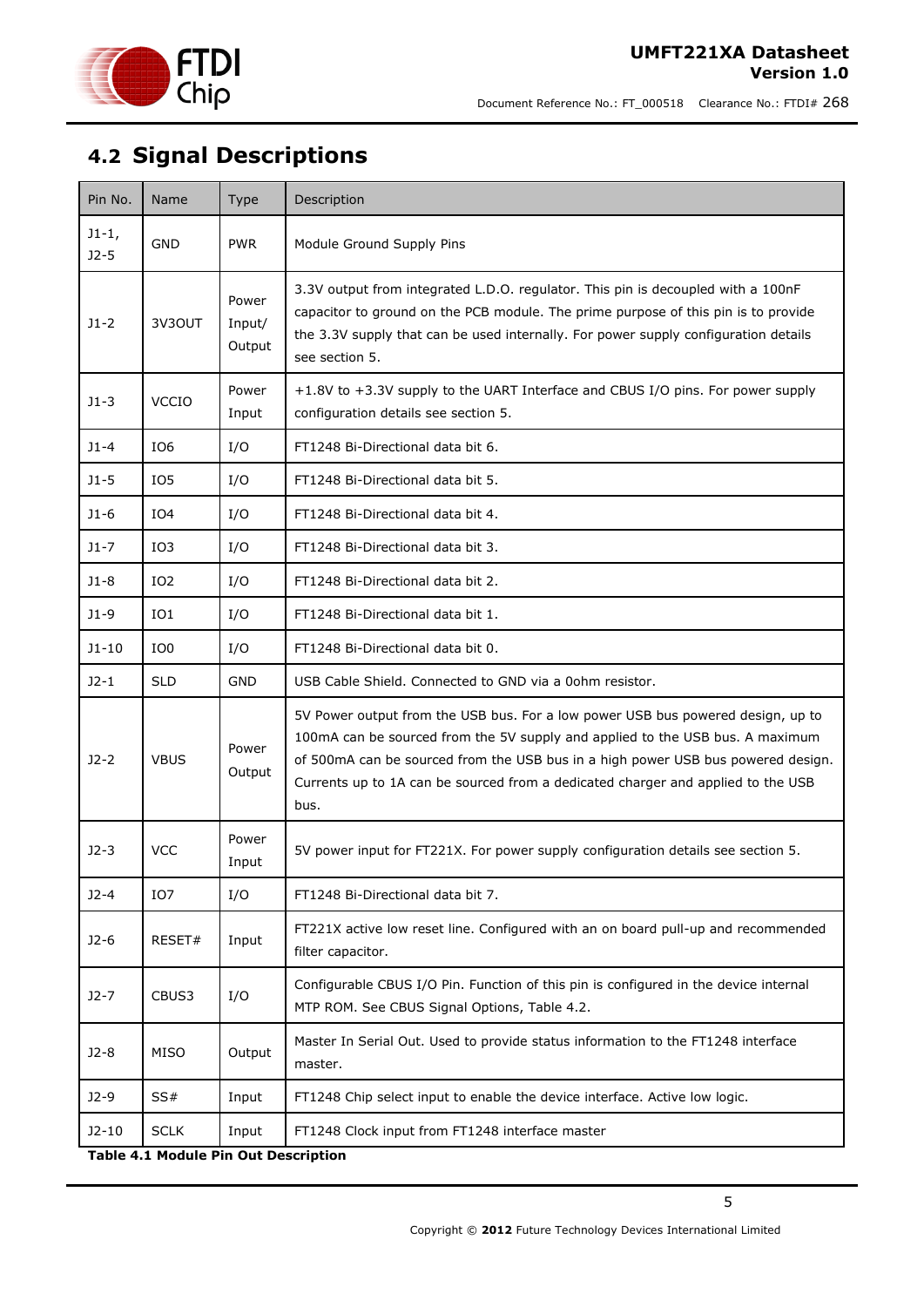

### <span id="page-5-0"></span>**4.3 CBUS Signal Options**

The following options can be configured on the CBUS I/O pins. These options are all configured in the internal MTP ROM using the utility software FT\_PROG, which can be downloaded from the [www.ftdichip.com.](http://www.ftdichip.com/) The default configuration is described in [Section 9.](file:///C:/Documents%20and%20Settings/ian.dunn/My%20Documents/SharePoint%20Drafts/DS_UMFT231XA-01.doc%23_Internal_EEPROM_Configuration)

| <b>CBUS Signal</b><br><b>Option</b> | <b>Available On CBUS Pin</b> | <b>Description</b>                                                                                                                                                                                                                                                                                                                                                                                           |
|-------------------------------------|------------------------------|--------------------------------------------------------------------------------------------------------------------------------------------------------------------------------------------------------------------------------------------------------------------------------------------------------------------------------------------------------------------------------------------------------------|
| Tristate                            | CBUS3                        | IO Pad is tri-stated                                                                                                                                                                                                                                                                                                                                                                                         |
| DRIVE 1                             | CBUS3                        | Output a constant 1                                                                                                                                                                                                                                                                                                                                                                                          |
| DRIVE_0                             | CBUS3                        | Output a constant 0                                                                                                                                                                                                                                                                                                                                                                                          |
| PWREN#                              | CBUS3                        | Output is low after the device has been configured by USB, then<br>high during USB suspend mode. This output can be used to control<br>power to external logic P-Channel logic level MOSFET switch.<br>NOTE: This function is driven by an open-drain to ground with no<br>internal pull-up, this is specially designed to aid battery charging<br>applications. UMFT221XA connects an external 47K pull-up. |
| TXLED#                              | CBUS3                        | Transmit data LED drive - open drain pulses low when transmitting<br>data via USB.                                                                                                                                                                                                                                                                                                                           |
| RXLED#                              | CBUS3                        | Receive data LED drive - open drain pulses low when receiving data<br>via USB.                                                                                                                                                                                                                                                                                                                               |
| TX&RXLED#                           | CBUS3                        | LED drive - open drain pulses low when transmitting or receiving<br>data via USB.                                                                                                                                                                                                                                                                                                                            |
| SLEEP#                              | CBUS3                        | Goes low during USB suspend mode. Typically used to power down<br>an external logic. Cancel SLEEP# option for when connected to a<br>dedicated charger port, this can be selected when configuring the<br>MTP ROM. When this option is enabled SLEEP# is driven high when<br>FT221X is connected to a Dedicated Charger Port.                                                                                |
| CLK24MHz                            | CBUS3                        | 24 MHz Clock output.**                                                                                                                                                                                                                                                                                                                                                                                       |
| CLK12MHz                            | CBUS3                        | 12 MHz Clock output.**                                                                                                                                                                                                                                                                                                                                                                                       |
| CLK6MHz                             | CBUS3                        | 6 MHz Clock output.**                                                                                                                                                                                                                                                                                                                                                                                        |
| GPIO                                | CBUS3                        | CBUS bit bang mode option. Allows up to 4 of the CBUS pins to be<br>used as general purpose I/O. Configured individually for CBUS0,<br>CBUS1, CBUS2 and CBUS3 in the internal MTP ROM. A separate<br>application note, AN232R-01, available from FTDI website<br>(www.ftdichip.com) describes in more detail how to use CBUS bit<br>bang mode.                                                               |
| BCD_Charger                         | CBUS3                        | Battery Charge Detect indicates when the device is connected to a<br>dedicated battery charger host. Active high output. NOTE: Requires<br>a 10K pull-down to remove power up toggling.                                                                                                                                                                                                                      |
| BCD_Charger#                        | CBUS3                        | Active low BCD Charger, driven by an open drain to ground with no<br>internal pull-up (4.7K on board pull-up present).                                                                                                                                                                                                                                                                                       |
| BitBang_WR#                         | CBUS3                        | Synchronous and asynchronous bit bang mode WR# strobe output.                                                                                                                                                                                                                                                                                                                                                |
| BitBang_RD#                         | CBUS3                        | Synchronous and asynchronous bit bang mode RD# strobe output.                                                                                                                                                                                                                                                                                                                                                |
| <b>VBUS Sense</b>                   | CBUS3                        | Input to detect when VBUS is present.                                                                                                                                                                                                                                                                                                                                                                        |
| Time Stamp                          | CBUS3                        | Toggle signal which changes state each time a USB SOF is received                                                                                                                                                                                                                                                                                                                                            |
| Keep_Awake#                         | CBUS3                        | Active Low input, prevents the chip from going into suspend.                                                                                                                                                                                                                                                                                                                                                 |

#### **Table 4.2 CBUS Signal Options**

\*\*When in USB suspend mode the outputs clocks are also suspended.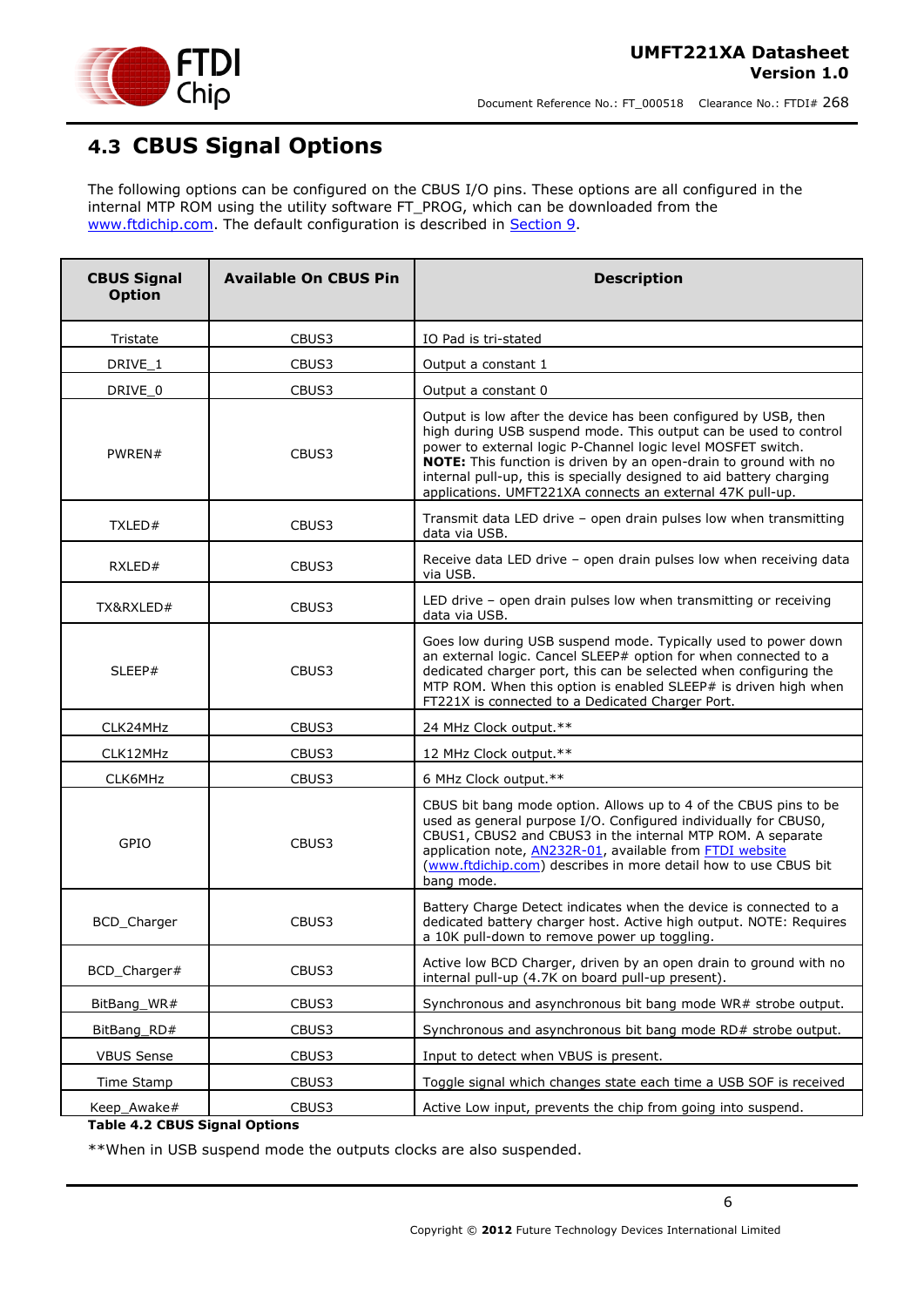



# <span id="page-6-0"></span>**5 Module Configurations**

## <span id="page-6-1"></span>**5.1 Solder Link Configuration Options**

| Solder<br>Link No. | Setting | <b>Status</b>   | Description                                                                                                                                                                                                                                                                                                         |
|--------------------|---------|-----------------|---------------------------------------------------------------------------------------------------------------------------------------------------------------------------------------------------------------------------------------------------------------------------------------------------------------------|
| JP1                | Shorted | Default         | Connects internal 3.3V regulator to VCCIO. This restricts signal drive to only 3.3V<br>level signals.                                                                                                                                                                                                               |
| l JP1              | Opened  | Non-<br>Default | Disconnects internal 3.3V regulator connection to VCCIO. This mode allows for the<br>supply of 1.8V-3.3V power from an external power supply, thus allows the<br>processing of signals with logic levels between 1.8V and 3.3V. VCCIO can be<br>adjusted to match the interface requirements of external circuitry. |

#### <span id="page-6-3"></span>**Table 5.1 – Solder Links JP1 Pin Description**

| Solder<br>Link No. | Setting | <b>Status</b>   | Description                                                                                                                           |
|--------------------|---------|-----------------|---------------------------------------------------------------------------------------------------------------------------------------|
| JP2                | Shorted | Default         | Connects VBUS to VCC. This mode is known as "Bus Powered" mode.                                                                       |
| JP2                | Opened  | Non-<br>Default | Disconnects VBUS to VCC. This allows the supply of power form an external power<br>supply. This mode is known as "Self-Powered" mode. |

<span id="page-6-4"></span>**Table 5.2 – Solder Links JP2 Pin Description**

**Note:** There should never be more than one power output supplied to the same net. Failure to properly remove solder from JP1 and JP2 can cause a direct short between two different power supplies (when a self-powered set-up is applied and the USB bus is connected) resulting in damage to the UMFT221XA module and the target circuit.

### <span id="page-6-2"></span>**5.2 Solder Link Modfications**

The UMFT221XA has two solder links fixed to the top side of the PCB. These solder link can be adjusted by removing the solder linking the two PADs to produce an open or by placing a solder bridge to produce a short.

By default the UMFT221XA has both solder links shorting their pads. To allow for enhanced flexibility of this module remove both solder links and wire the header pins according to the power setup required.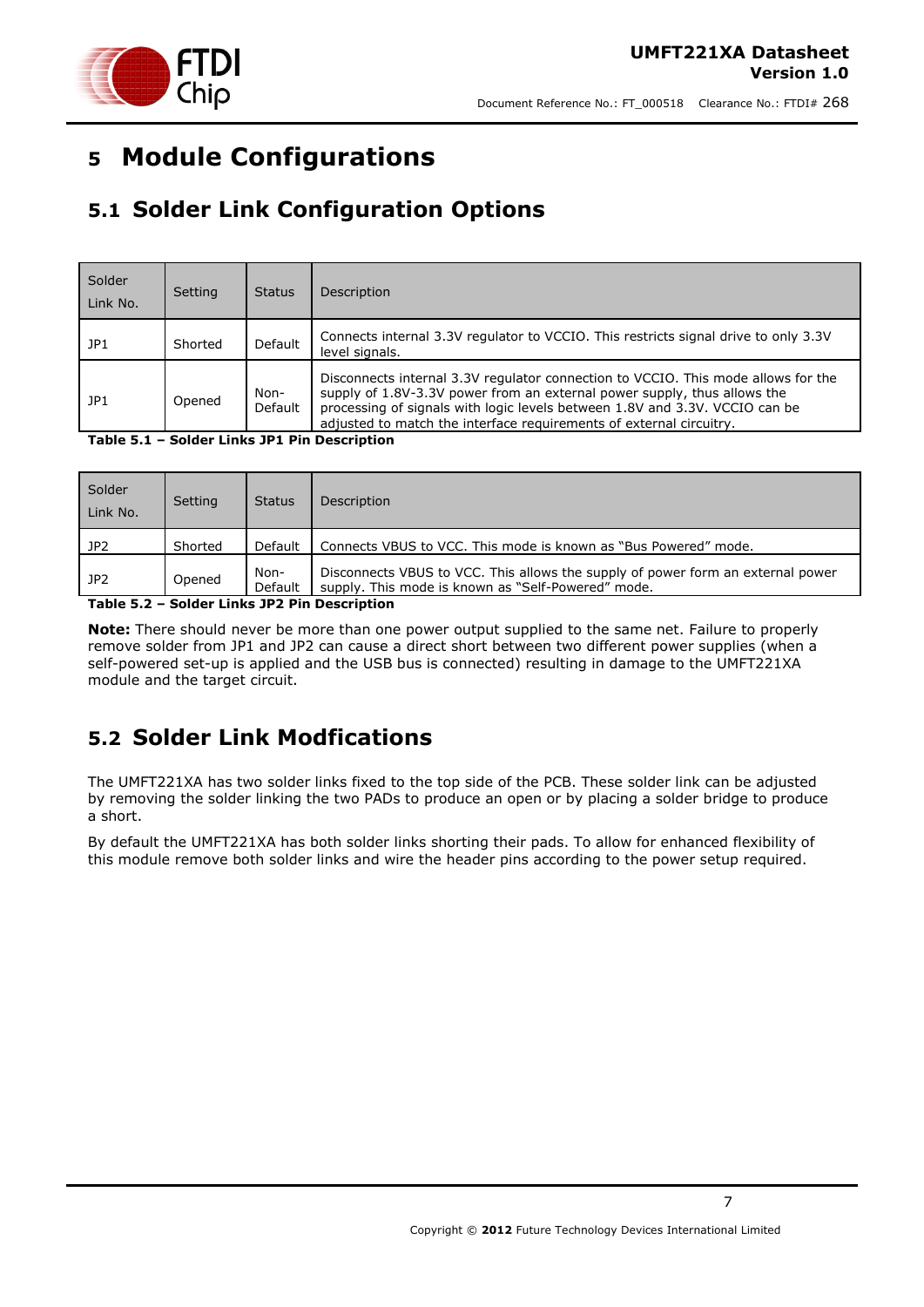

### <span id="page-7-0"></span>**5.3 Bus Powered Configuration**



#### <span id="page-7-1"></span>**Figure 5.1 - Bus Powered Configuration**

A bus powered configuration draws its power from the USB host/hub. The UMFT221XA is configured by default to be in bus powered mode.

[Figure 5.1](#page-7-1) illustrates the UMFT221XA module in a typical USB bus powered design configuration. By default solder bridge connections link VCCIO to 3V3OUT, and VCC to VBUS. . (Note that Figure 5.1 is for illustration only and that the pins do not actually go all the way through the PCB)

For a bus power configuration power is supplied from the USB VBUS:

+5V VBUS power is sourced from the USB bus and is connected to the FT221X power input (VCC)

+3.3V power is sourced from the FT221X"s voltage regulator output and is connected to the FT221X IO port"s power input (VCCIO).

Interfacing the UMFT221XA module to a microcontroller (MCU), or other logic devices for bus powered configuration is done in exactly the same way as a self-powered configuration (see Section 5.3), except that it is possible for the MCU or external device to take its power supply from the USB bus (either the 5V from the USB pin, or 3.3V from the 3V3OUT pin).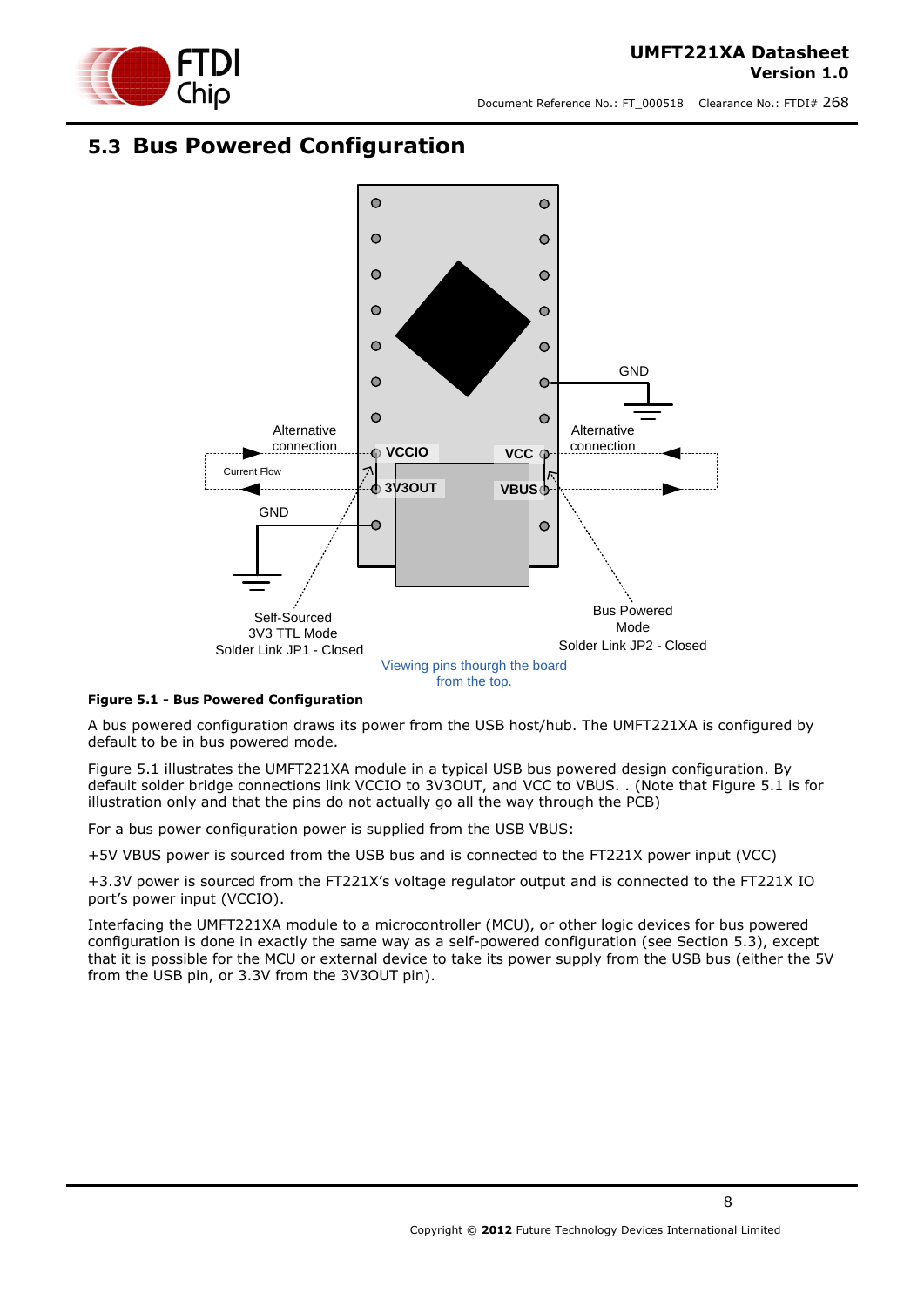

#### **UMFT221XA Datasheet Version 1.0**

Document Reference No.: FT\_000518 Clearance No.: FTDI# 268

### <span id="page-8-0"></span>**5.4 Self Powered Configuration**



### <span id="page-8-1"></span>**Figure 5.2 - Self-Powered Configuration**

A self-powered configuration operates on the principle of drawing power from an external power supply, as oppose to drawing power from the USB host. In this configuration no current is drawn from the USB bus.

[Figure 5.2](#page-8-1) illustrates the UMFT221XA in a typical USB self-powered configuration. In this case the solder links connection of JP1 is removed, which allows 5V power to be supplied to the module VCC pins from an external source. VCCIO can to be powered from 3V3OUT or the VCC of an external source. (Note that Figure 5.2 is for illustration only and that the pins do not actually go all the way through the PCB)

For a self-powered configuration it is necessary to prevent current from flowing back to the USB data lines when the connected USB host or hub has powered down. To carry out this function the UMFT221XA uses an on-board voltage divider network connected to the USB power bus and RESET# pin. This operates on the principle that when no power is supplied to the VBUS line, the FT221X will automatically be held in reset by a weak pull-down, when power is applied the voltage divider will apply a weak 3.3V pull-up. Driving a level to the RESET# pin of the UMFT221XA will override the effect of this voltage divider. When the FT221X is in reset the USB DP signal pull-up resistor connected to the data lines is disconnected and no current can flow down the USB lines.

An example of interfacing the FT221X with a Microcontroller"s SPI Master interface (in FT1248 1-bit mode) is also illustrated in [Figure 5.2.](#page-8-1) This example shows the wire configuration of the transfer and handshake lines. This example also illustrates that a voltage other than 3.3V can be supplied to the FT221X"s IO port, this feature is described further and for bus powered mode in Section [5.6.](#page-10-0)

Alternatively both the FT221X"s IO port and MCU can be powered from the 3V3OUT pin; this approach is described in Section [5.5.](#page-9-0)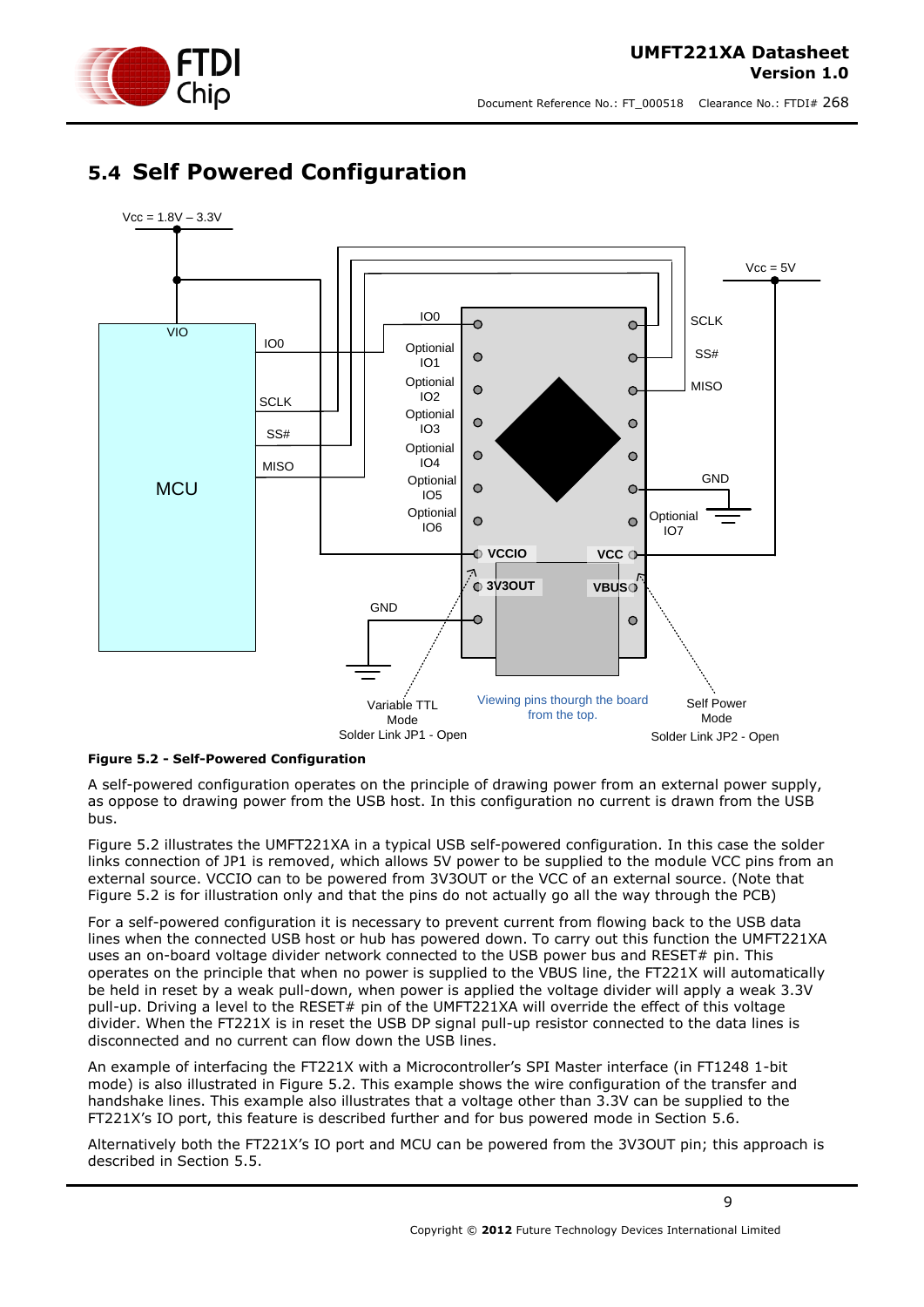

### <span id="page-9-0"></span>**5.5 USB Bus Powered with Power Switching Configuration**



### <span id="page-9-1"></span>**Figure 5.3 - Bus Powered with Power Switching Configuration**

USB bus powered mode is introduced in Section5.3 This section describes how to use bus-powered mode with a power switch.

USB bus powered circuits are required by USB compliance standards to consume less than 2.5mA (and less than 100mA when not enumerated and not suspended) when connected to a host or hub when in USB suspend mode. The PWREN# CBUS function can be used to remove power from external circuitry whenever the FT221X is not enumerated. (Note: It is impossible to be in suspended mode when enumerated.) (Note that Figure 5.3 is for illustration only and that the pins do not actually go all the way through the PCB)

To implement a power switch using PWREN#, configure a P-Channel Power MOSFET to have a soft start by fitting a 10K pull-up, a 1K series resistor and a 100nF cap as shown in [Figure 5.3.](#page-9-1)

Connecting the source of the P-Channel MOSFET to 3V3OUT instead of VBUS can allow external logic to source 3.3V power from the FT221X without breaking USB compliancy. In this setup it is important that the VCCIO is not sourced from the drain of this MOSFET, this is because the power used to drive the gate of this transistor is sourced from VCCIO. VCCIO should be connected directly to 3V3OUT for this setup to function effectively. It is also important that the external logic must and IO core of the FT221X must not draw more that 50mA, this is because the current limit of the internal 3.3V regulator is 50mA.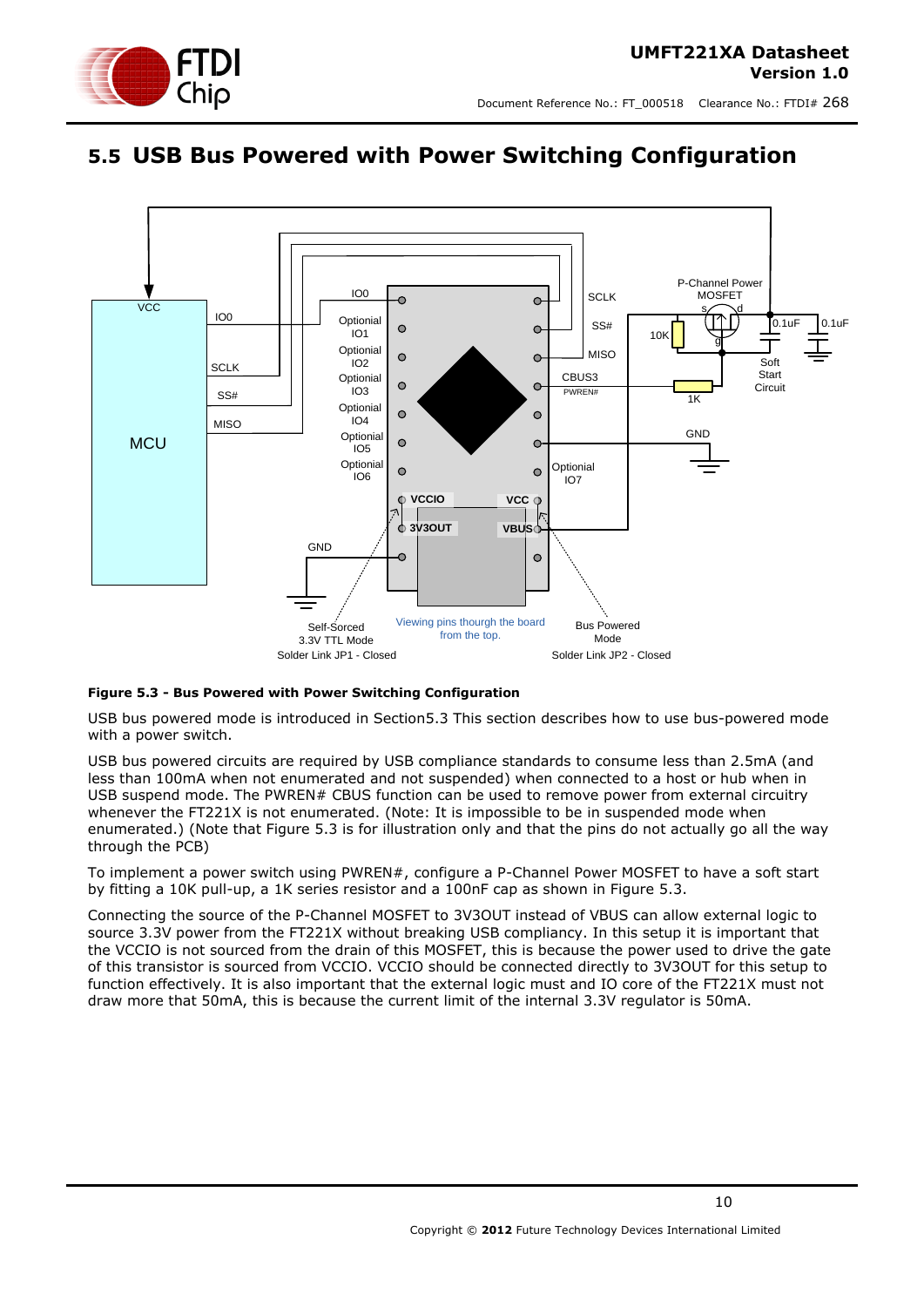### <span id="page-10-0"></span>**5.6 Variable IO Voltage Supply**



#### <span id="page-10-1"></span>**Figure 5.4 - USB Bus Powered 3.3V Logic Drive**

The FT221X can process signals at CMOS/TTL logic levels in the range of 1.8V to 3.3V. This section describes how to utilise this feature.

[Figure 5.4](#page-10-1) shows a configuration where the FT221X is interfaced to a device with IOs operating in the range of 1.8V - 3.3V. The IO ports of this module need to be powered with a voltage level that is equal to the level of the signals it is processing. Since the FT221X"s embedded voltage regulator only outputs 3V3 the IO ports will need to be powered from another power source when operating at voltage levels other than 3.3V.

By default, a short is present between 3V3OUT (embedded voltage regulator) and VCCIO (IO port"s power input) by solder links JP1. If an external power supply is used to power the IO ports this solder links needs to be open. This can be done by removing the solder linking the two pads of the solder links.

The configuration described in this section can be implemented in either bus-powered mode or selfpowered mode.

Note 1: The CBUS and DBUS pins are 5V tolerant; however these signals cannot drive signals at 5V TTL/CMOS. VCCIO is not 5V tolerant; applying 5V to VCCIO will damage the chip.

Note 2: If power is applied to VCCIO and no power is applied to VCC all IOs will be at an unknown state, this however will not damage the chip. The FT221X also has protective circuitry to prevent the chip being damaged by a voltage discrepancy between VCCIO and the level of the signal being processed.

Note 3: When using VCCIO less than 3V3 on a chip from FTDI's X-chip range, it is recommended to use pull up resistors (47K) to VCCIO on the data lines, all of the UMFT2xxXA devices include an on-board pull-up for these lines.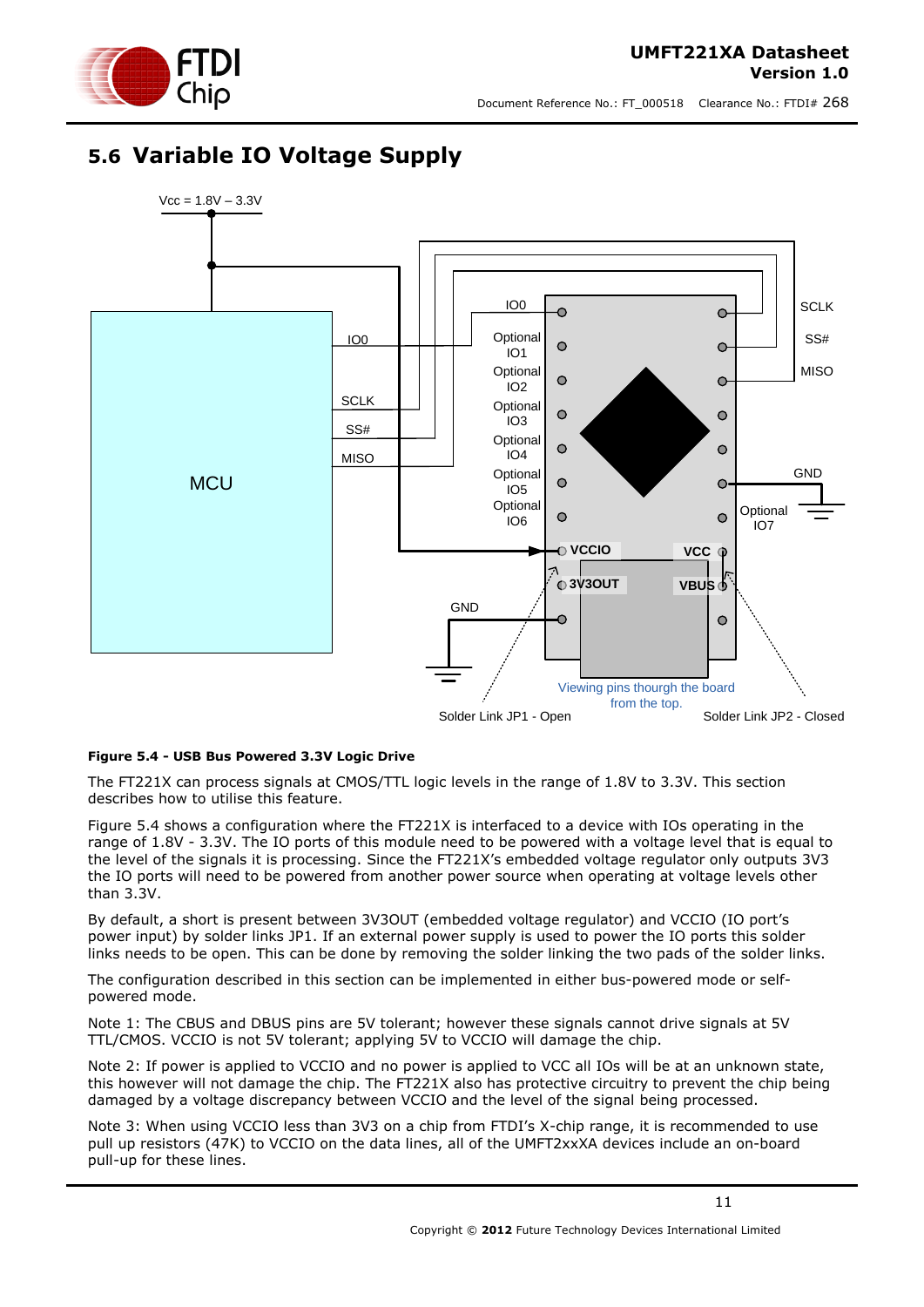

### <span id="page-11-0"></span>**5.7 3.3V Voltage Supply**



### <span id="page-11-2"></span>**Figure 5.5 - USB Self Powered 3.3V Logic Drive**

The FT221X can be powered from a single 3.3V supply. This feature is an alternative to having the FT221X powered at 5V in standard self-powered configuration.

The 3.3V Self Powered configuration is illustrated in [Figure 5.5.](#page-11-2) Note that the 3.3V net is connected to VCC, VCCIO and 3V3OUT.

(Note that Figure 5.5 is for illustration only and that the pins do not actually go all the way through the PCB)

### <span id="page-11-1"></span>**5.8 Configuring the MTP ROM**

The FT221X contains an embedded MTP ROM. This can be used to configure the functions of each CBUS pin, the current drive on each signal pin, current limit for the USB bus and the other descriptors of the device. For details on using the MTP ROM/EEPROM programming utility FT\_PROG, please see the [FT\\_PROG User](http://www.ftdichip.com/Support/Documents/AppNotes/AN_124_User_Guide_For_FT_PROG.pdf) Guide. and the FT221X datasheet.

When programming the MTP ROM please note:

- i) One of the CBUS Pins can be configured as PWREN# in the internal MTP ROM. This can be used to switch the power supply to the external circuitry.
- ii) The Max Bus Power setting of the MTP ROM should specify the maximum current to be drawn from the USB host/hub when enumerated. For high-powered USB devices the current limit when enumerated is between 100mA and 500mA, for low-powered USB devices the current limit is 100mA.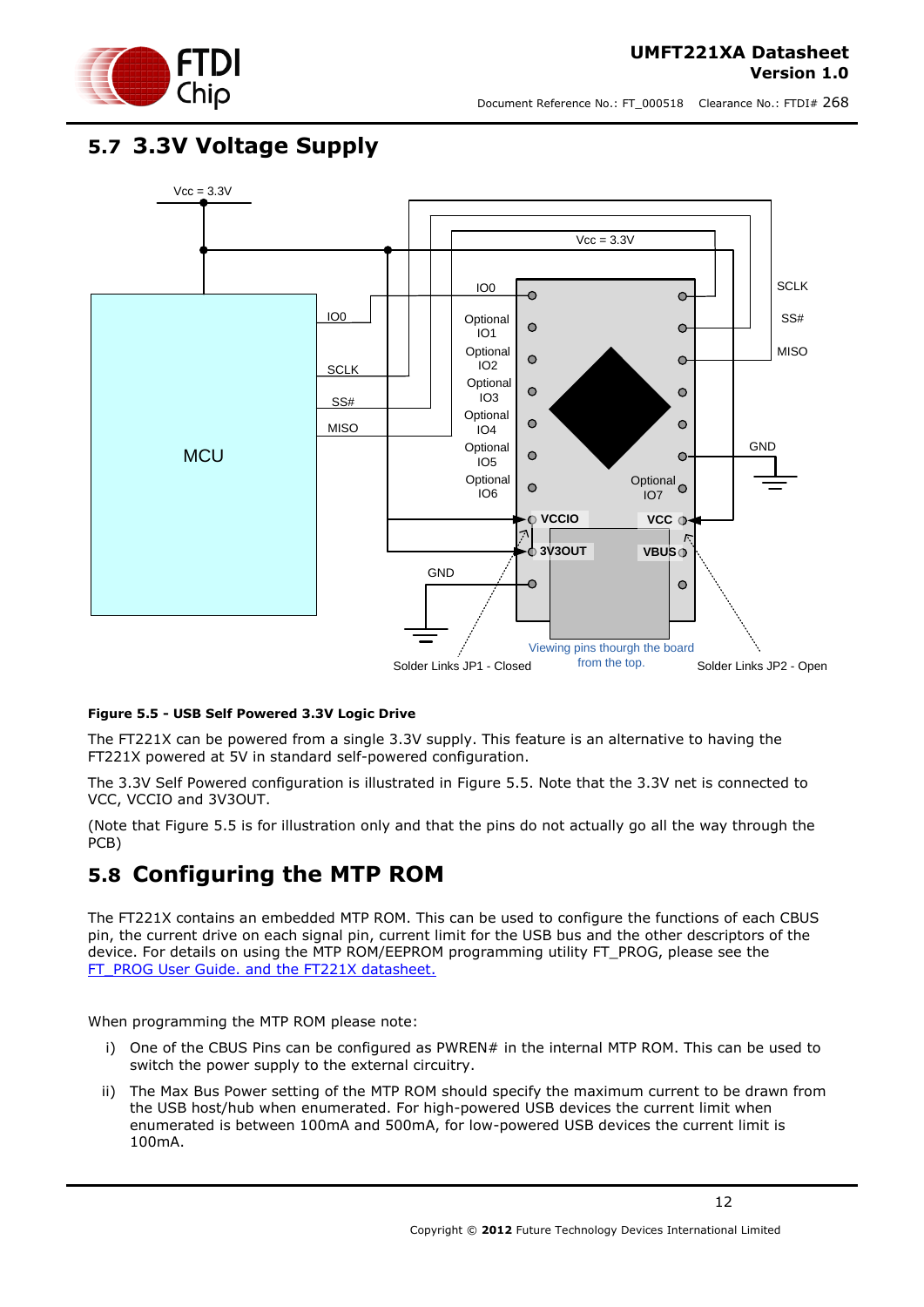

# <span id="page-12-0"></span>**6 Module Dimensions**



### <span id="page-12-1"></span>**Figure 6.1 UMFT221XA Module Dimensions**

All dimensions are given in millimetres.

The UMFT221XA module exclusively uses lead free components, and is fully compliant with European Union directive 2002/95/EC.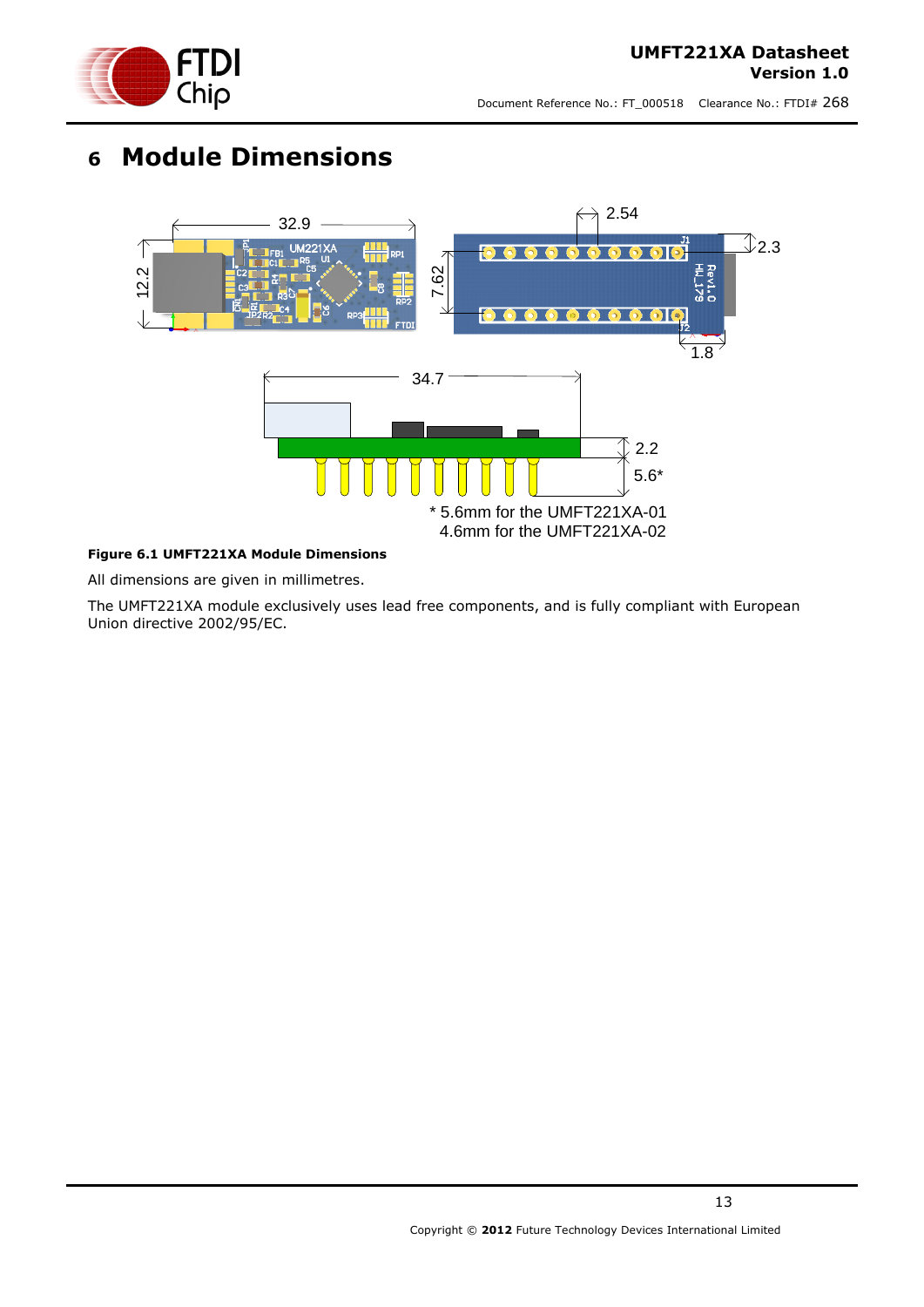



# <span id="page-13-0"></span>**7 UMFT221XA Module Circuit Schematic**



<span id="page-13-1"></span>**Figure 7.1 Module Circuit Schematic**

Shorted by Defau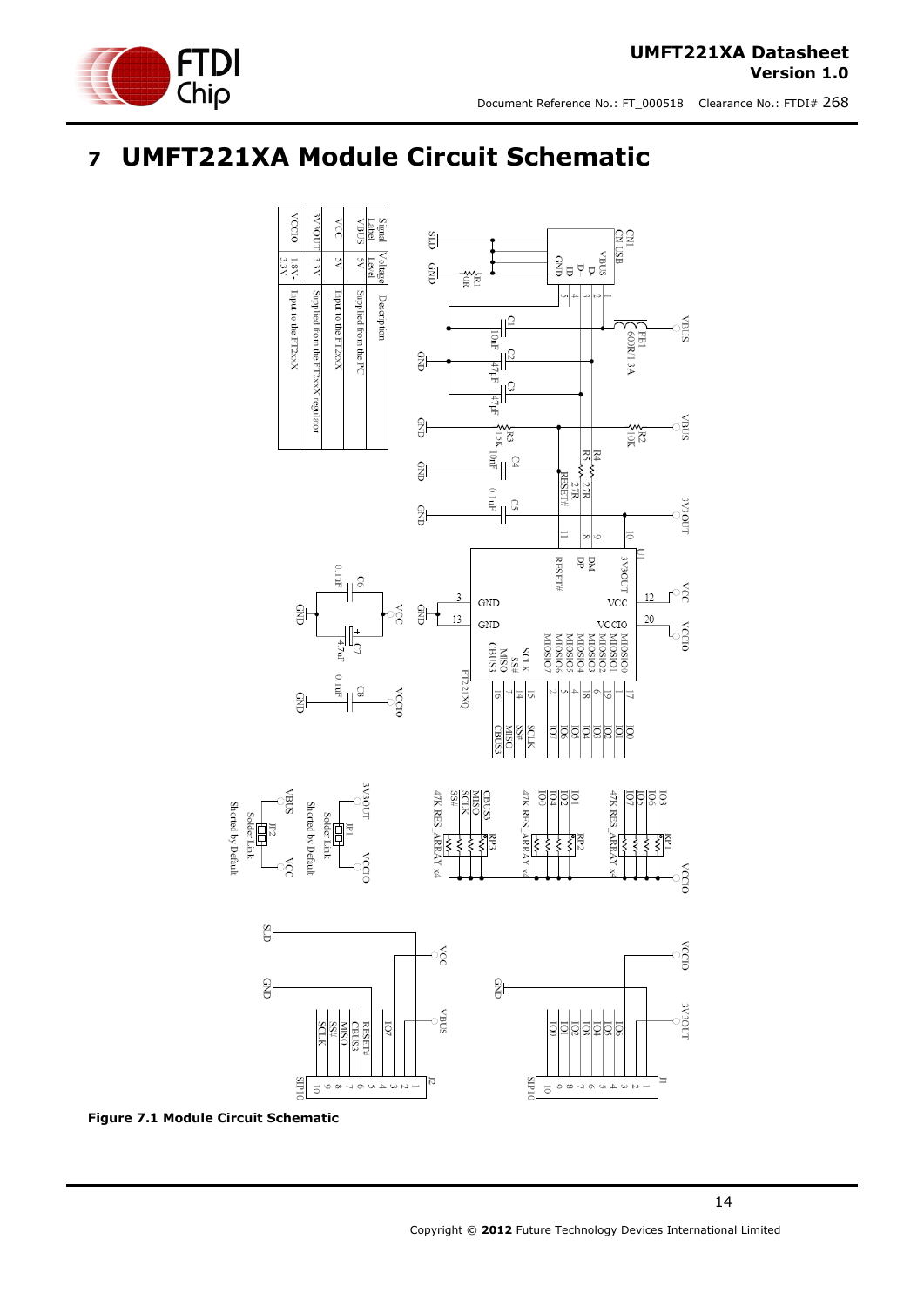

# <span id="page-14-0"></span>**8 Internal MTP ROM Configuration**

Following a power-on reset or a USB reset the FT221X will scan its internal MTP ROM and read the USB configuration descriptors stored there. The default values programmed into the internal MTP ROM in the FT221XQ used on the UMFT221XA are shown in Table 8.1.

| Parameter                                   | Value              | <b>Notes</b>                                                                                                                                                        |
|---------------------------------------------|--------------------|---------------------------------------------------------------------------------------------------------------------------------------------------------------------|
| USB Vendor ID (VID)                         | 0403h              | FTDI default VID (hex)                                                                                                                                              |
| USB Product UD (PID)                        | 6015h              | FTDI default PID (hex)                                                                                                                                              |
| <b>Binary Code Decimal</b><br>(BCD)         | 1000h              | FTDI default BCD (hex)                                                                                                                                              |
| Serial Number Enabled?                      | Yes                |                                                                                                                                                                     |
| Serial Number                               | See Note           | A unique serial number is generated and programmed into the<br>MTP ROM during final test of the module.                                                             |
| Pull down I/O Pins in<br><b>USB Suspend</b> | Disabled           | Enabling this option will make the device pull down on the I2C<br>interface lines when the power is shut off (PWREN# is high).                                      |
| Manufacturer Name                           | <b>FTDI</b>        |                                                                                                                                                                     |
| Product Description                         | UMFT201XA          |                                                                                                                                                                     |
| Max Bus Power Current                       | 90 <sub>m</sub> A  |                                                                                                                                                                     |
| Power Source                                | <b>Bus Powered</b> |                                                                                                                                                                     |
| Device Type                                 | FT201X             |                                                                                                                                                                     |
| <b>USB Version</b>                          | 0200               | Returns USB 2.0 device description to the host. Note: The<br>device is a USB 2.0 Full Speed device (12Mb/s) as opposed to<br>a USB 2.0 High Speed device (480Mb/s). |
| Remote Wake Up                              | Enabled            | Taking RI# low will wake up the USB host controller from<br>suspend.                                                                                                |
| High Current I/Os                           | Disabled           | Enables the high drive level on the I2C and CBUS I/O pins.                                                                                                          |
| Load VCP Driver                             | Enabled            | Makes the device load the CVP driver interface for the device.                                                                                                      |
| CBUS3                                       | Tristate           |                                                                                                                                                                     |

#### <span id="page-14-1"></span>**Table 8.1 Default Internal MTP ROM Configuration**

The internal MTP ROM in the FT221X can be programmed over USB using the utility program FT\_PROG. FT\_PROG can be downloaded from the [www.ftdichip.com.](http://www.ftdichip.com/) Users who do not have their own USB vendor ID but who would like to use a unique Product ID in their design can apply to FTDI for a free block of unique PIDs. Contact [FTDI Support](mailto:support1@ftdichip.com?subject=UM232R%20Free%20Block%20of%20Unique%20PIDs) (support1@ftdichip.com) for this service, also see TN 100 and [TN\\_101.](http://www.ftdichip.com/Support/Documents/TechnicalNotes/TN_104_Guide%20to%20Debugging_Customers_Failed_Driver_%20Installation_%20on_%20Windows.pdf)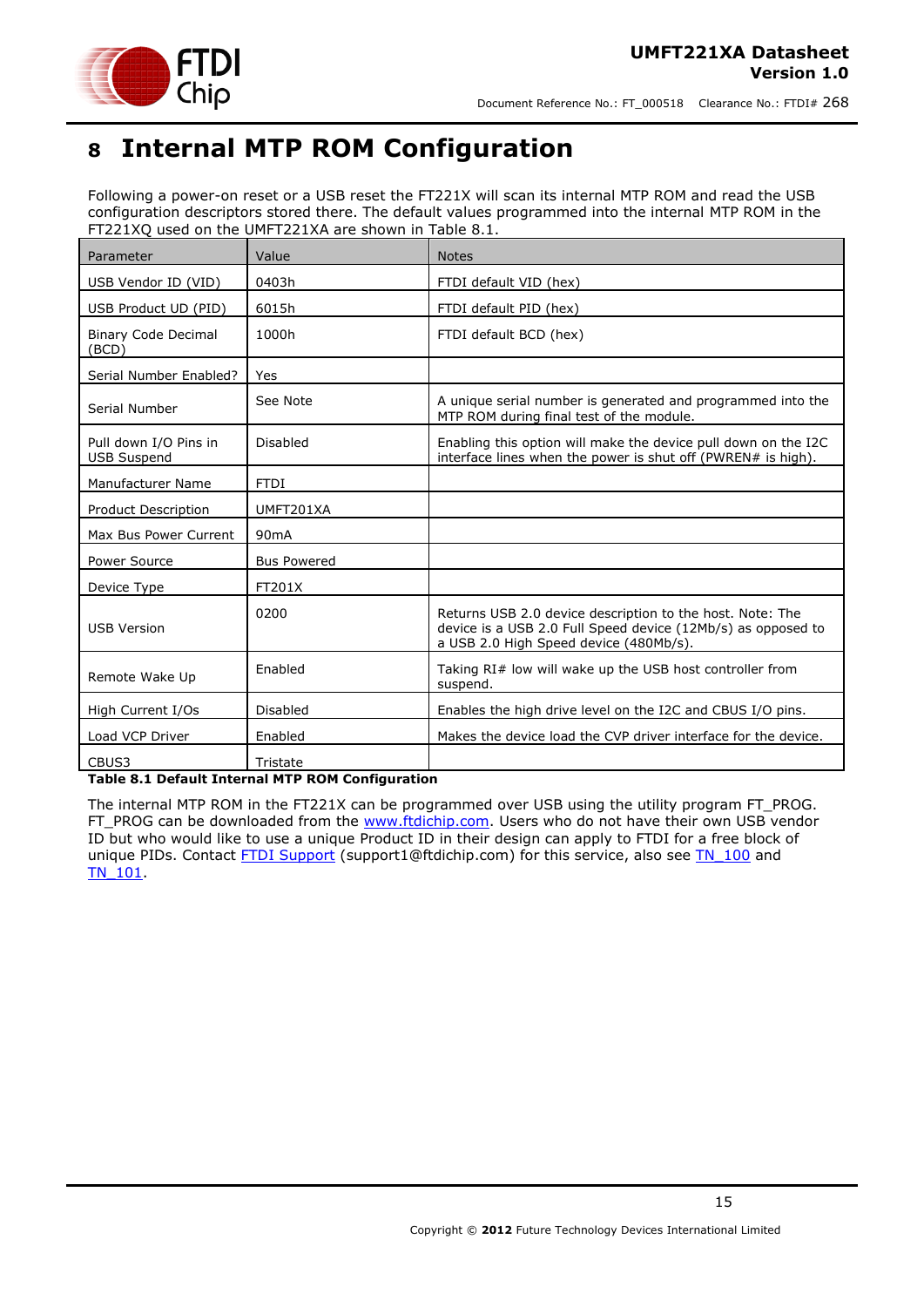



# <span id="page-15-0"></span>**9 Contact Information**

#### **Head Office – Glasgow, UK**

Future Technology Devices International Limited Unit 1, 2 Seaward Place, Centurion Business Park Glasgow G41 1HH United Kingdom Tel: +44 (0) 141 429 2777 Fax: +44 (0) 141 429 2758

E-mail (Sales) [sales1@ftdichip.com](mailto:sales1@ftdichip.com) E-mail (Support) [support1@ftdichip.com](mailto:support1@ftdichip.com) E-mail (General Enquiries) [admin1@ftdichip.com](mailto:admin1@ftdichip.com)

#### **Branch Office – Taipei, Taiwan**

Future Technology Devices International Limited (Taiwan) 2F, No. 516, Sec. 1, NeiHu Road Taipei 114 Taiwan , R.O.C. Tel: +886 (0) 2 8791 3570 Fax: +886 (0) 2 8791 3576

E-mail (Sales) [tw.sales1@ftdichip.com](mailto:tw.sales1@ftdichip.com) E-mail (Support) [tw.support1@ftdichip.com](mailto:tw.support1@ftdichip.com) E-mail (General Enquiries) [tw.admin1@ftdichip.com](mailto:tw.admin1@ftdichip.com)

#### **Branch Office – Hillsboro, Oregon, USA**

Future Technology Devices International Limited (USA) 7235 NW Evergreen Parkway, Suite 600 Hillsboro, OR 97123-5803 USA Tel: +1 (503) 547 0988 Fax: +1 (503) 547 0987

E-Mail (Sales) [us.sales@ftdichip.com](mailto:us.sales@ftdichip.com) E-Mail (Support) [us.support@ftdichip.com](mailto:us.support@ftdichip.com) E-Mail (General Enquiries) [us.admin@ftdichip.com](mailto:us.admin@ftdichip.com)

#### **Branch Office – Shanghai, China**

Future Technology Devices International Limited (China) Room 408, 317 Xianxia Road, Shanghai, 200051 China Tel: +86 21 62351596 Fax: +86 21 62351595

E-mail (Support) [cn.support@ftdichip.com](mailto:cn.support@ftdichip.com) E-mail (General Enquiries) [cn.admin@ftdichip.com](mailto:cn.admin@ftdichip.com)

E-mail (Sales) [cn.sales@ftdichip.com](mailto:cn.sales@ftdichip.com)

#### **Web Site**

[http://ftdichip.com](http://ftdichip.com/)

#### **Distributor and Sales Representatives**

Please visit the Sales Network page of the [FTDI Web site](http://ftdichip.com/FTSalesNetwork.htm) for the contact details of our distributor(s) and sales representative(s) in your country.

System and equipment manufacturers and designers are responsible to ensure that their systems, and any Future Technology Devices International Ltd (FTDI) devices incorporated in their systems, meet all applicable safety, regulatory and system-level performance requirements. All application-related information in this document (including application descriptions, suggested FTDI devices and other materials) is provided for reference only. While FTDI has taken care to assure it is accurate, this information is subject to customer confirmation, and FTDI disclaims all liability for system designs and for any applications assistance provided by FTDI. Use of FTDI devices in life support and/or safety applications is entirely at the user's risk, and the user agrees to defend, indemnify and hold harmless FTDI from any and all damages, claims, suits or expense resulting from such use. This document is subject to change without notice. No freedom to use patents or other intellectual property rights is implied by the publication of this document. Neither the whole nor any part of the information contained in, or the product described in this document, may be adapted or reproduced in any material or electronic form without the prior written consent of the copyright holder. Future Technology Devices International Ltd, Unit 1, 2 Seaward Place, Centurion Business Park, Glasgow G41 1HH, United Kingdom. Scotland Registered Company Number: SC136640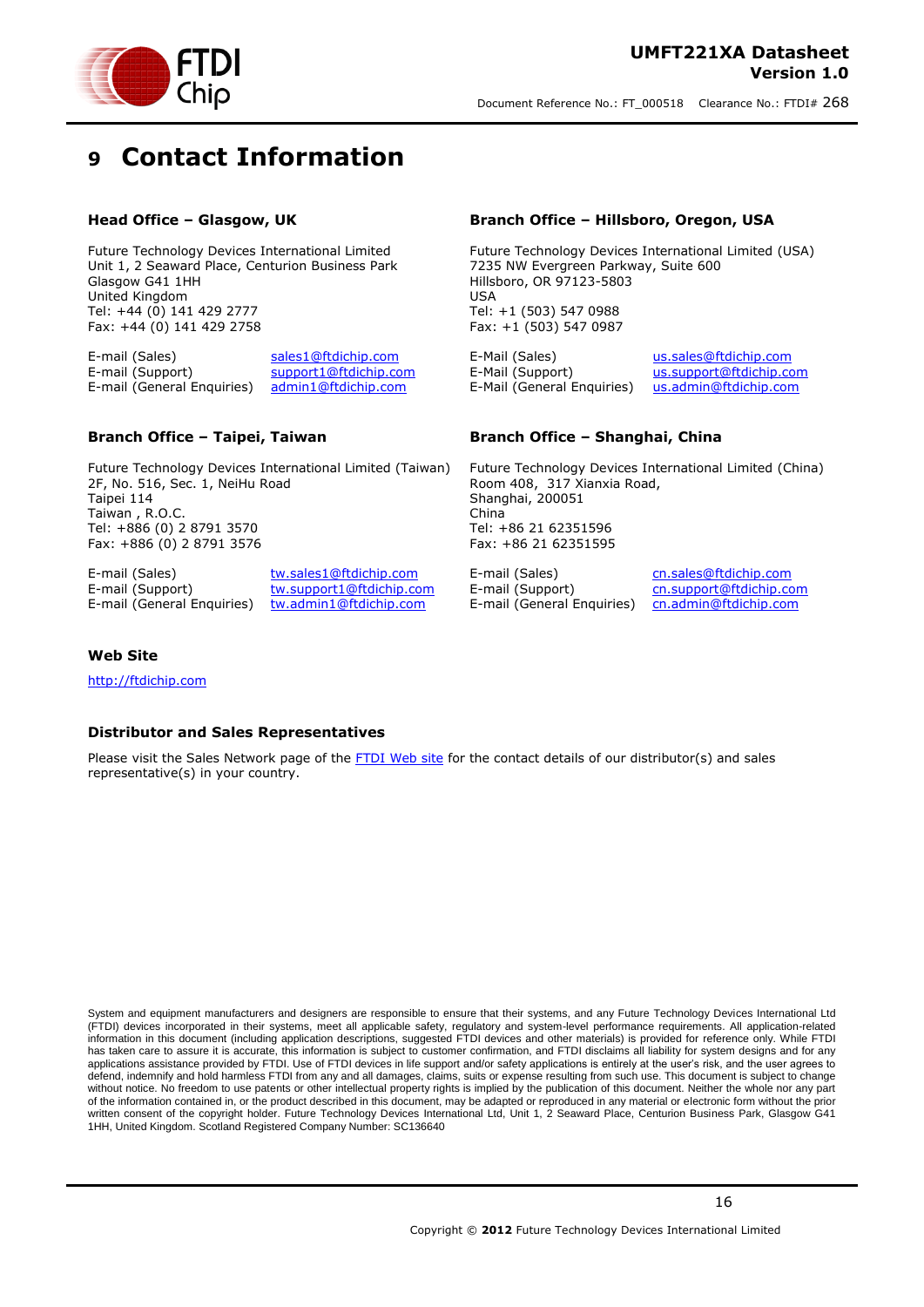

# <span id="page-16-0"></span>**Appendix A - List of Figures and Tables**

| <b>List of Figures</b> |  |
|------------------------|--|
|                        |  |
|                        |  |
|                        |  |
|                        |  |
|                        |  |
|                        |  |
|                        |  |

### **List of Tables**